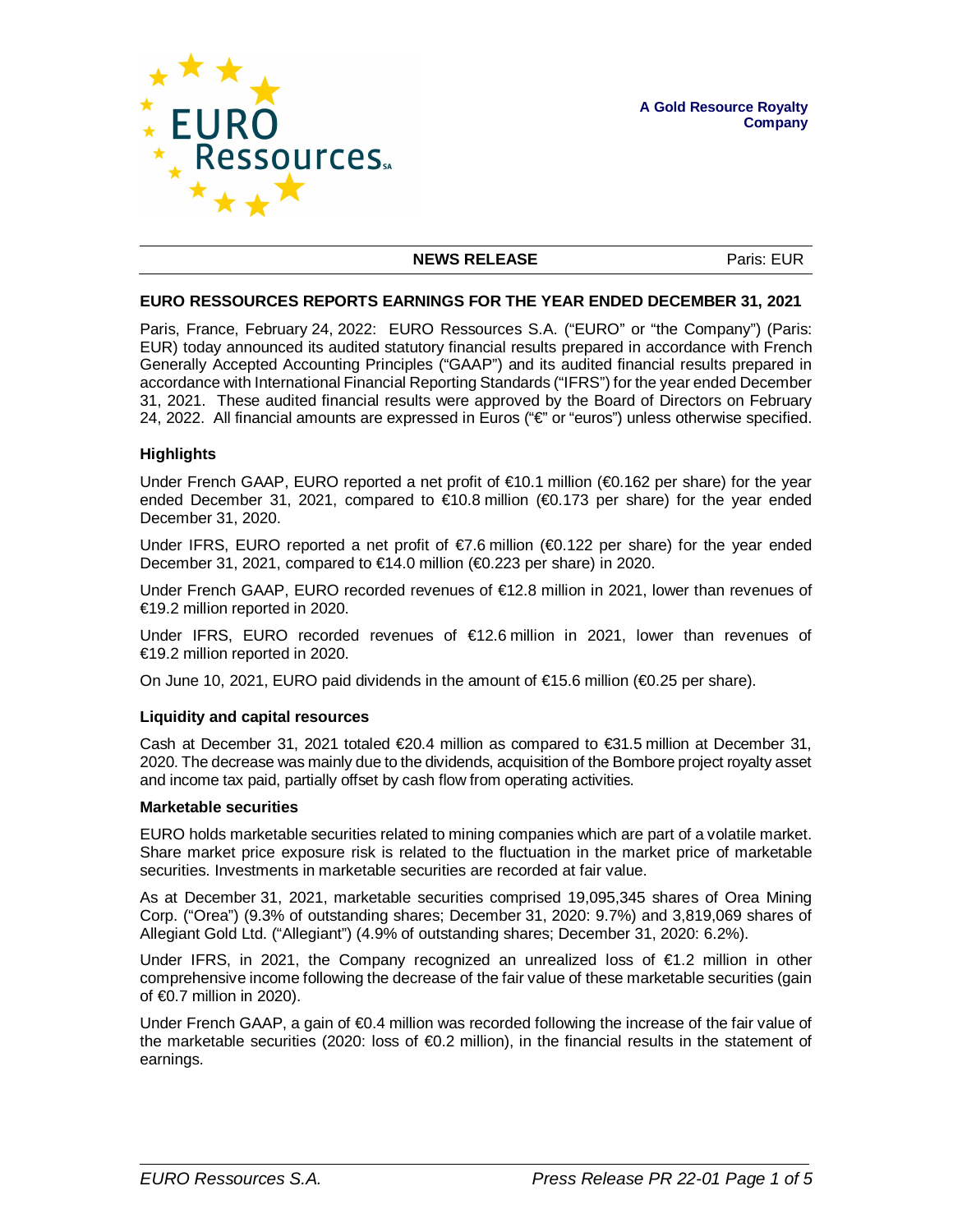## **Royalty assets**

(Refer to MD&A for more detail)

As at December 31, 2021, the Company's impairment review indicated that the facts and circumstances did not represent an indication of potential impairment for Rosebel and Bombore.

With regards to Paul Isnard, the statements by the French Government in 2019 regarding the Compagnie Minière Montagne d'Or (the joint venture) have created some uncertainty around the delivery of the various authorizations and permits not yet obtained and required for developing the project, and can potentially affect the operational and financial capacities of the project. The JV is still awaiting a decision by the Supreme Court on whether it will admit and hear a final appeal by the French Government on the renewal of the Montagne d'Or mining titles, following the fact that the Administrative Court of Appeal in Bordeaux had rejected the French Government's appeal in July 2021. In those circumstances, the Company is maintaining the same assumption from the impairment test related to the Paul Isnard royalty asset performed as at December 31, 2020. The Company continues to assume that the various authorizations and permits would be granted under conditions that will allow the JV to go on with this project, though the timing is somewhat uncertain. No impairment charges were recorded in the statement of earnings for the year ended December 31, 2021.

### **Comments on financial results prepared in accordance with French GAAP for the year ended December 31, 2021 compared to 2020**

Under French GAAP, revenues totaled €12.8 million in 2021, a decrease compared to revenues of €19.2 million reported in 2020. Revenues were mainly attributable to the Rosebel royalty in 2021 and only from Rosebel royalty in 2020. The decrease in revenues was mainly due to lower gold production of 104,319 ounces in 2021 compared to 160,412 ounces in 2020 ( $66.5$  million). This is mainly explained by the workforce productivity levels that have been adversely impacted due to the COVID-19 situation which has resulted in the overall reduced activity levels at Rosebel throughout the year and also due to the unusually severe rainy season that adversely impacted mine production during 2021. The decrease in revenues is also due to a strengthened euro (€0.4 million), partially offset by a higher average gold price in 2021 of US\$1,797 per ounce of gold compared to US\$1,718 per ounce of gold in 2020 ( $\bigoplus$ .3 million). In 2021, the revenues also include a foreign exchange gain on commercial operations of €0.2 million.

Under French GAAP, operating expenses (excluding amortization and depreciation expenses) totaled €0.8 million in 2021 compared to €1.1 million in 2020. The decrease was mainly due to lower administrative costs.

The amortization expense of €0.1 million in 2021 was lower compared to €0.2 million in 2020 mainly due to lower gold production at the Rosebel mine in 2021.

The investment income was €0.1 million in 2021 compared to €0.3 million in 2020. The decrease was mainly due to lower bank balances in 2021.

Financial results included a foreign exchange gain on bank accounts under French GAAP of €1.5 million in 2021 compared to a foreign exchange loss on bank accounts of €2.7 million in 2020. The foreign exchange gain is mainly due to a significant fluctuation of foreign exchange rates in 2021 used for the conversion of bank accounts held in US dollars. This positive exchange rate differential in 2021 compared to the negative variance in 2020 was mainly due to the weakening of the euro against the US dollar in 2021 compared to a strengthening in 2020.

Under French GAAP, EURO recorded an income tax expense of €3.8 million in 2021 compared to €4.4 million in 2020. The decrease was mainly due to the tax impact of lower earnings, partially offset by translation adjustments and the tax impact of the change in fair value of the marketable securities.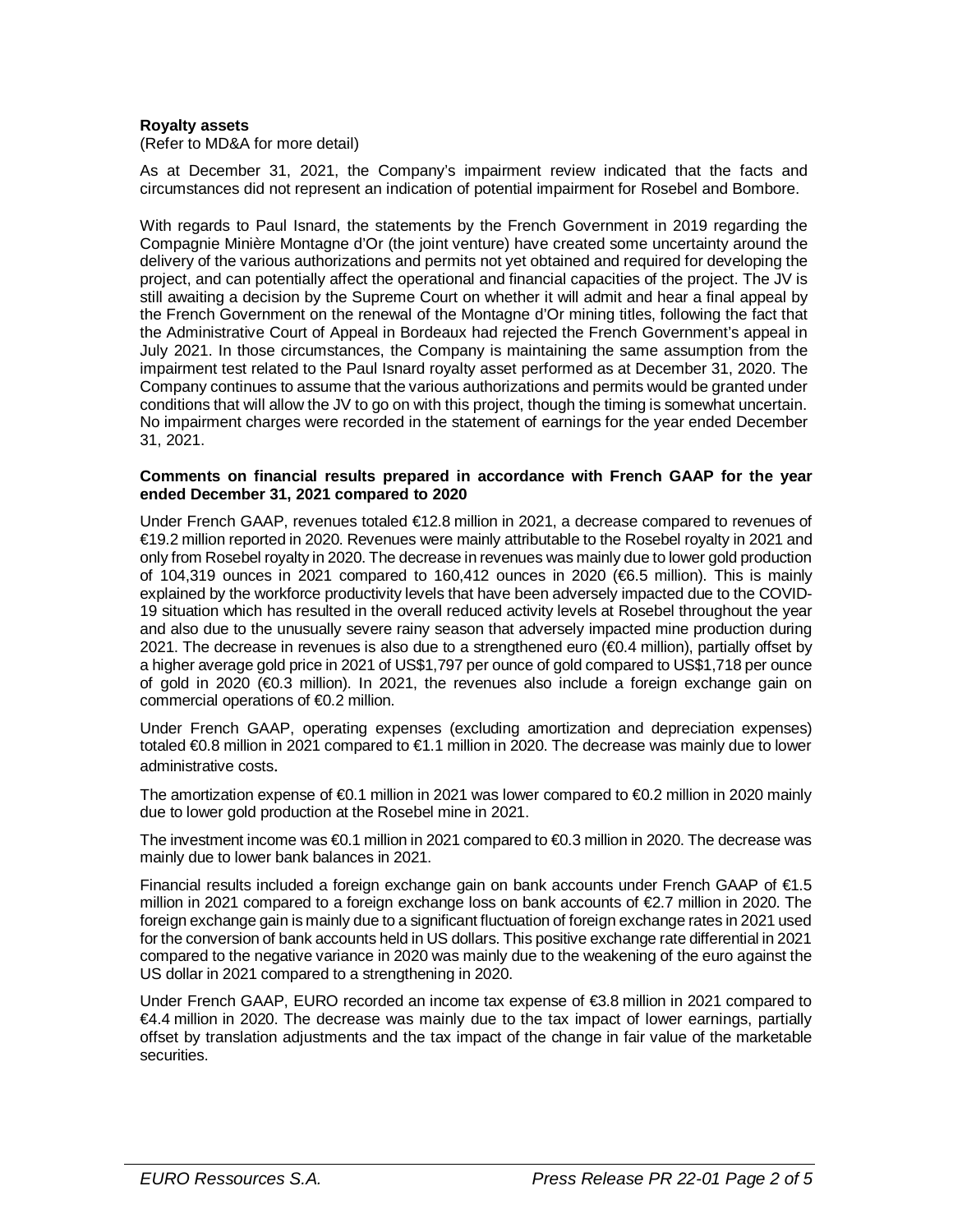## **Select IFRS financial results**

Since December 31, 2010, EURO no longer prepares and publishes consolidated financial statements for French purposes; only French GAAP can be applied for the presentation of statutory financial statements and approval by the shareholders. However, in order to comply with Canadian requirements and have equivalency of information between French financial requirements and Canadian financial requirements, the following information on the IFRS financial results is provided for comparison purposes.

## **2021 compared to 2020 (IFRS)**

Under IFRS, EURO recorded a net profit of  $\epsilon$ 7.6 million ( $\epsilon$ 0.122 per share) in 2021 compared to €14.0 million (€0.223 per share) during 2020.

Under IFRS, revenues totaled €12.6 million in 2021, lower than revenues of €19.2 million reported in 2020. Revenues were only attributable to the Rosebel royalty in 2021 and 2020. The decrease in revenues was mainly due to lower gold production of 104,319 ounces in 2021 compared to 160,412 ounces in 2020 (€6.5 million). This is mainly explained by the workforce productivity levels that have been adversely impacted due to the COVID-19 situation which has resulted in the overall reduced activity levels at Rosebel throughout the year. The decrease in revenues was also due to a strengthened euro (€0.4 million), partially offset by a higher average gold price in 2021 of US\$1,797 per ounce of gold compared to US\$1,718 per ounce of gold in 2020 (€0.3 million).

Operating expenses in 2021 were €0.7 million, same level as 2020.

The amortization expense of  $60.2$  million during 2021 was lower than the amortization expense of €0.3 million recorded during 2020, mainly due to lower gold production at the Rosebel mine.

The investment income in 2021 was €0.1 million compared to €0.3 million during the same period in 2020. The decrease was mainly due to lower bank balances in 2021.

EURO recorded a foreign exchange loss of €0.2 million in 2021 compared to a loss of €0.1 million in 2020, mainly due to the revaluation of dividends payable, bank accounts and income tax payable.

Under IFRS, EURO recorded an income tax expense of €4.0 million in 2021 compared to €4.4 million in 2020. The decrease was mainly due to the tax impact of lower earnings, partially offset by translation adjustments.

### **Fourth quarter ended December 31, 2021 compared to the same period in 2020 (IFRS)**

Under IFRS, EURO recorded a net profit of €2.6 million (€0.042 per share) for the fourth quarter of 2021 compared to €2.8 million (€0.044 per share) for the fourth quarter of 2020.

Revenues were €3.5 million during the fourth quarter of 2021, an increase compared to revenues of €3.0 million during the fourth quarter of 2020. Revenues were only attributable to the Rosebel royalty in the fourth quarter of 2021 and 2020. The increase in revenues was mainly due to a higher gold production of 28,162 ounces in the fourth quarter of 2021 compared to 23,758 ounces during the fourth quarter of 2020 (€0.6 million) and by a weakened euro (€0.1 million), partially offset by a lower average gold price during the fourth quarter of 2021 of US\$1,795 per ounce of gold compared to US\$1,874 per ounce of gold during the fourth quarter of 2020 (€0.2 million).

Under IFRS, EURO recorded an income tax expense of €0.6 million during the fourth quarter of 2021 compared to €0.1 million during the fourth quarter of 2020. The increase was mainly due to translation adjustments, partially offset by the tax impact of the change in fair value of the marketable securities.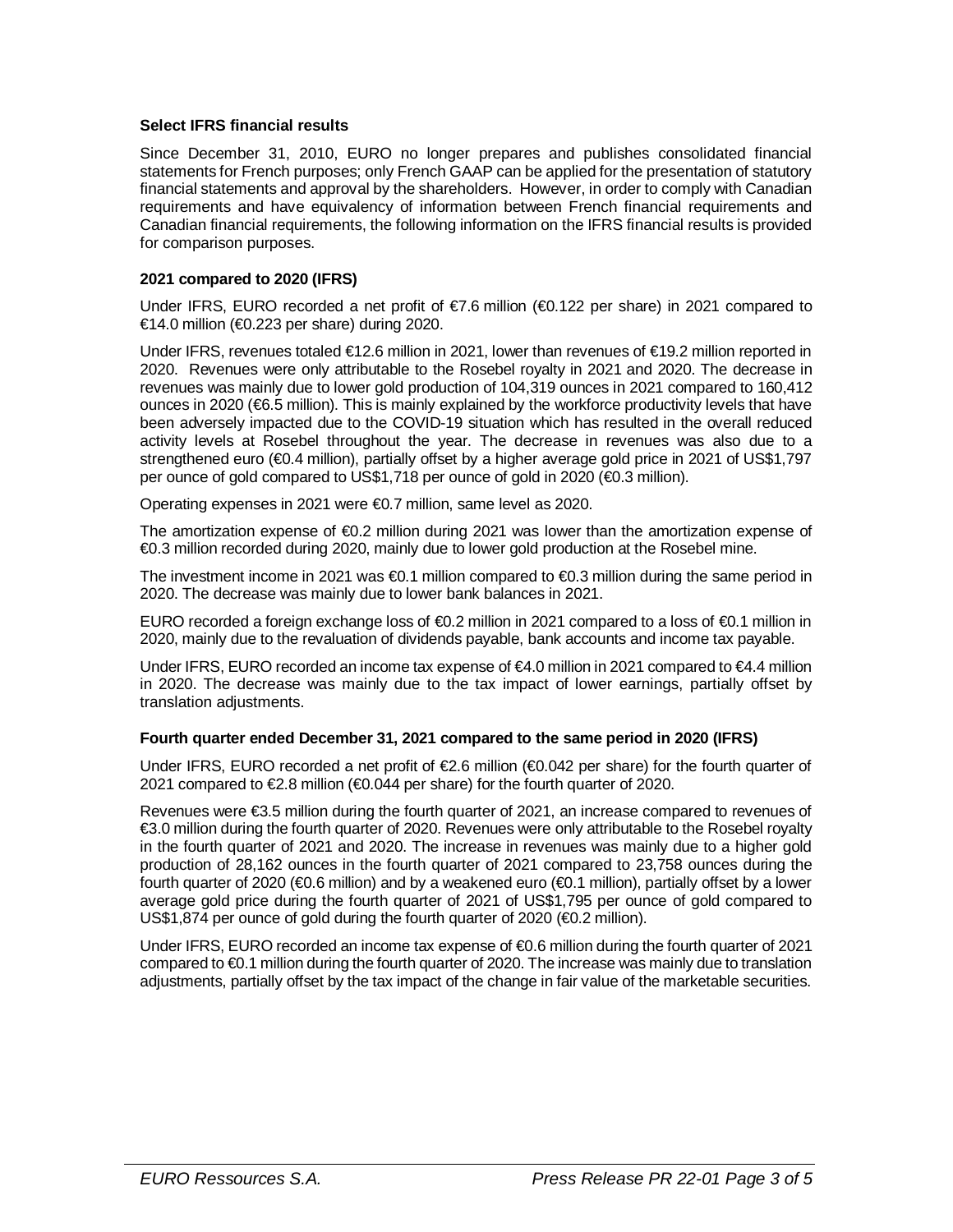# **Outlook**

The Rosebel royalty production in 2021 was 104,319 ounces and is anticipated to be between 113,000 ounces and 139,000 ounces in 2022. In 2022, the Rosebel royalty is expected to provide revenues to the Company of between approximately €12.2 million and €15.2 million (US\$14.7 million and US\$18.2 million). These pre-tax numbers assume a gold price of US\$1,700 per ounce and an exchange rate of €1 for US\$1.20. The impact of changes in the average gold price on EURO's annual revenues, based on an estimated production of 126,000 ounces, would be approximately US\$1.2 million for each US\$100 per ounce change in the gold price. The impact of a 5% change in the average foreign exchange rate on EURO's annual revenues would be approximately €0.7 million.

The Bombore project is anticipated to reach commercial production in the third quarter of 2022.

EURO's cash flow is expected to be primarily affected by income tax payments.

## **Global COVID-19 pandemic**

The global COVID-19 pandemic continues to evolve. Despite widespread mass immunization programs intended to limit the effect of the virus in many countries, including Canada and Suriname, the emergence of new variants, such as the new Omicron variant, has been causing rates of infection to rapidly increase again globally. The previously implemented protocols remain in place and are reviewed on an ongoing basis to adapt to the evolving situation. The Company has been closely monitoring and taking necessary measures to manage the impact of the COVID-19 pandemic on all aspects of its operations.

At Rosebel, the COVID-19 situation has started to stabilize and improved during the fourth quarter, however the new Omicron variant remains a concern as new cases in January 2022 were the highest recorded since the start of the pandemic. Throughout 2021, workforce productivity levels were adversely impacted as a result of approximately 40% of the total workforce having had COVID-19 since the start of the pandemic. The site continues to monitor and implement mitigating measures to reduce the impact, including actively engaging in community related initiatives. Approximately 41% of the workforce was fully vaccinated as of December 2021.

# **About EURO**

EURO is a French company whose main assets are a royalty on the Rosebel gold mine production in Suriname (the "Rosebel royalty"), a royalty on the Paul Isnard concessions, a silver stream from a subsidiary of Orezone Gold Corporation ("Orezone") and marketable securities. The Rosebel gold mine is 95%-owned by IAMGOLD Corporation ("IAMGOLD"), and is operated by IAMGOLD. The royalty on the Paul Isnard concessions is a net smelter returns production royalty on future production of the Paul Isnard concessions and an area of interest surrounding the concessions in French Guiana, owned under a joint venture agreement between Orea Mining Corp. and Nord Gold SE ("Compagnie Minière Montagne d'Or"). The silver stream entitles EURO to receive 50% of the payable silver production over the life of mine on Orezone's Bomboré Project, located in Burkina Faso, West Africa.

EURO has approximately 62.5 million shares outstanding. At December 31, 2021, IAMGOLD France S.A.S. ("IAMGOLD France"), a wholly owned subsidiary of IAMGOLD, owned approximately 89.71% of all issued outstanding shares of EURO. As at December 31, 2021, IAMGOLD France held 56,058,191 shares representing 112,116,382 voting rights or 94.25% of the voting rights of EURO. This threshold crossing results from a double voting rights allocation.